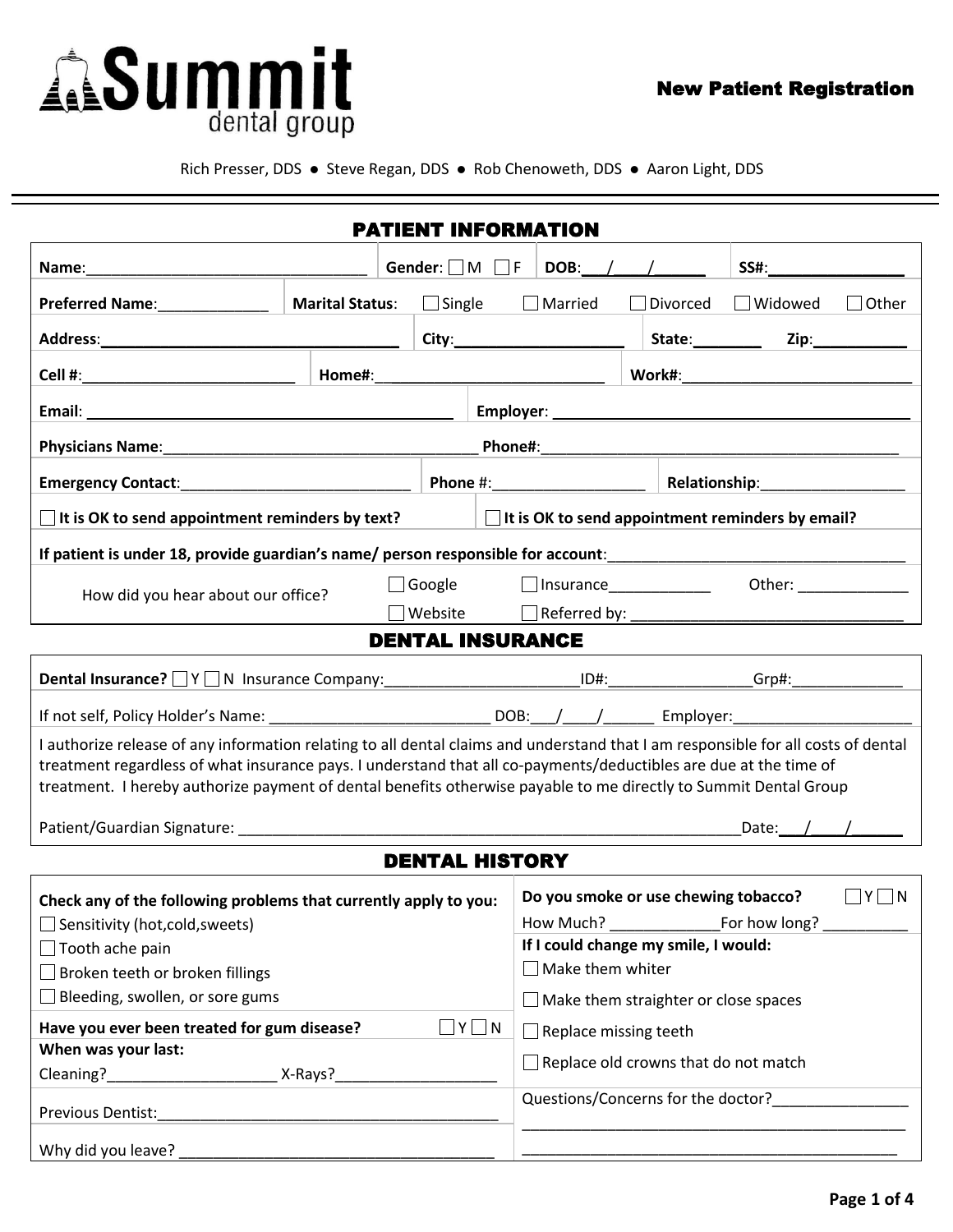## HEALTH HISTORY

| Please check any of the following that apply to you:                                            |                                                                                                                           |                                                                   |                                                       |  |  |  |
|-------------------------------------------------------------------------------------------------|---------------------------------------------------------------------------------------------------------------------------|-------------------------------------------------------------------|-------------------------------------------------------|--|--|--|
| $\Box$ aids/hiv                                                                                 | $\Box$ Depression                                                                                                         | □ High Cholesterol                                                | □ Scarlet Fever                                       |  |  |  |
| Anemia                                                                                          | <b>Diabetes</b>                                                                                                           | Immune Problems                                                   | □ Seasonal Allergies                                  |  |  |  |
| Artificial Heart Valve                                                                          | Drug Addiction                                                                                                            | $\Box$ Kidney Disease                                             | $\Box$ Seizures                                       |  |  |  |
| Artificial Joints                                                                               | Emphysema                                                                                                                 | Liver Disease                                                     | Stomach Problems                                      |  |  |  |
| $\Box$ Asthma                                                                                   | Excessive Bleeding                                                                                                        | $\Box$ Low Blood Pressure                                         | $\Box$ Stroke                                         |  |  |  |
| <b>Blood Disease</b>                                                                            | $\sqcap$ Glaucoma                                                                                                         | Mitral Valve Prolapse                                             | $\Box$ Thyroid Disease                                |  |  |  |
| Bruise Easily                                                                                   | Heart Condition/Surgery                                                                                                   | $\Box$ Osteoporosis                                               | $\Box$ Tuberculosis                                   |  |  |  |
| $\Box$ Cancer                                                                                   | $\Box$ Heart Murmur                                                                                                       | Pacemaker                                                         | $\Box$ Ulcers                                         |  |  |  |
| $\Box$ Chemotherapy/Radiation                                                                   | $\Box$ Hepatitis A, B, or C                                                                                               | Respiratory Problems                                              |                                                       |  |  |  |
| $\Box$ Chest Pain/Angina                                                                        | $\Box$ High Blood Pressure                                                                                                | <b>Rheumatic Fever</b>                                            | Other____                                             |  |  |  |
|                                                                                                 | <b>MEDICATIONS</b>                                                                                                        |                                                                   |                                                       |  |  |  |
| Are you taking any medications? $\Box Y \Box N$                                                 |                                                                                                                           | <b>WOMEN ONLY:</b>                                                |                                                       |  |  |  |
| List of medications:                                                                            |                                                                                                                           | Are you taking oral contraceptives?                               | $\sqcap$ Y $\sqcap$ N                                 |  |  |  |
|                                                                                                 |                                                                                                                           | If you are using oral contraceptives, it is important for you     |                                                       |  |  |  |
|                                                                                                 |                                                                                                                           | to know that antibiotics may interfere with your birth            |                                                       |  |  |  |
|                                                                                                 |                                                                                                                           | control's effectiveness. You will need to use mechanical          |                                                       |  |  |  |
|                                                                                                 |                                                                                                                           | forms of birth control for one complete cycle after you           |                                                       |  |  |  |
|                                                                                                 |                                                                                                                           | finish taking your antibiotics. Please consult with your          |                                                       |  |  |  |
|                                                                                                 |                                                                                                                           | physician for further guidance. INTIALS:                          |                                                       |  |  |  |
| Are you or have you taken prescription medications for                                          |                                                                                                                           | Are you pregnant or is there a chance you may be? $\Box Y \Box N$ |                                                       |  |  |  |
| osteoporosis or bone cancer?                                                                    | $\Box$ Y $\Box$ N                                                                                                         | Due Date:                                                         |                                                       |  |  |  |
| Does your physician require you to be pre-medicated with                                        |                                                                                                                           | Are you nursing?                                                  | $\Box$ Y $\Box$ N                                     |  |  |  |
|                                                                                                 | antibiotics prior to dental treatment for any reason? $\Box Y \Box N$                                                     |                                                                   |                                                       |  |  |  |
|                                                                                                 | <b>ALLERGIES</b>                                                                                                          |                                                                   |                                                       |  |  |  |
| Mark any known allergies:                                                                       |                                                                                                                           |                                                                   |                                                       |  |  |  |
| Sulfa<br>Latex                                                                                  | Penicillin<br>Local Anesthetic                                                                                            | $\Box$ Other:                                                     |                                                       |  |  |  |
|                                                                                                 | <b>SLEEP /TMJ ASSESMENT</b>                                                                                               |                                                                   |                                                       |  |  |  |
| <b>SLEEP</b>                                                                                    |                                                                                                                           |                                                                   |                                                       |  |  |  |
| Is it easy for you to fall asleep?                                                              |                                                                                                                           |                                                                   | $\Box$ Y $\Box$ N                                     |  |  |  |
| Do you wake often during the night?                                                             |                                                                                                                           |                                                                   | $\Box$ Y $\Box$ N                                     |  |  |  |
| Do you feel rested upon waking?                                                                 |                                                                                                                           |                                                                   | $\Box Y \Box N$                                       |  |  |  |
| Have you been told that you snore while sleeping?                                               |                                                                                                                           |                                                                   | $\Box Y \Box N$                                       |  |  |  |
| Has anyone ever seen you stop breathing while sleeping?                                         |                                                                                                                           |                                                                   | $\Box Y \Box N$                                       |  |  |  |
|                                                                                                 | Do you use or have you ever tried sleeping with a CPAP or APAP?                                                           |                                                                   | $\Box Y \Box N$                                       |  |  |  |
| <b>TMJ</b>                                                                                      |                                                                                                                           |                                                                   |                                                       |  |  |  |
|                                                                                                 | Do you experience pain in your jaw and/or around your ears?                                                               |                                                                   | $\Box$ Y $\Box$ N                                     |  |  |  |
| Does your jaw make popping or clicking sounds when your jaw moves?                              |                                                                                                                           |                                                                   |                                                       |  |  |  |
| Do you wake up with headaches in the morning or do headaches frequently develop in the evening? | $\Box Y \Box N$<br>$\Box$ Y $\Box$ N                                                                                      |                                                                   |                                                       |  |  |  |
| Do you grind your teeth at night?                                                               | $\Box$ Y $\Box$ N                                                                                                         |                                                                   |                                                       |  |  |  |
| Are you prone to neck or shoulder pain?                                                         | $\square$ Y $\square$ N                                                                                                   |                                                                   |                                                       |  |  |  |
|                                                                                                 |                                                                                                                           |                                                                   |                                                       |  |  |  |
|                                                                                                 | I understand that a thorough health history is important to assist the doctors in providing the safest care possible, and |                                                                   |                                                       |  |  |  |
|                                                                                                 | have answered all questions truthfully and to the best of my ability.                                                     |                                                                   |                                                       |  |  |  |
|                                                                                                 |                                                                                                                           |                                                                   |                                                       |  |  |  |
|                                                                                                 |                                                                                                                           |                                                                   | Date: $\sqrt{ }$                                      |  |  |  |
|                                                                                                 |                                                                                                                           |                                                                   |                                                       |  |  |  |
| Patient Printed Name:                                                                           |                                                                                                                           | Dentist Signature:                                                | <u> 1980 - Johann John Stone, mars eta biztanleri</u> |  |  |  |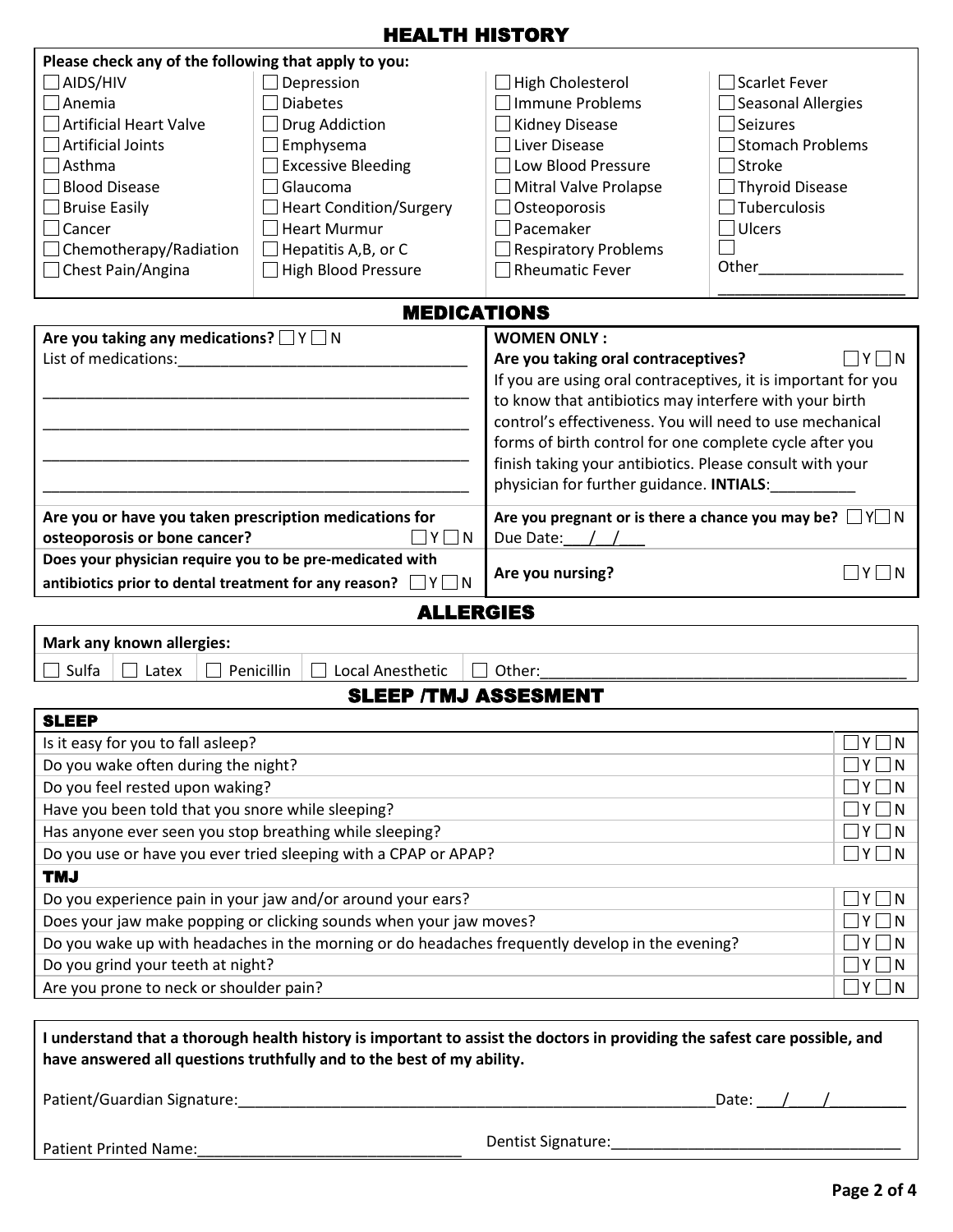# **ACKNOWLEDGEMENT OF RECEIPT OF NOTICE OF PRIVACY PRACTICES**

#### **You may refuse to sign this acknowledgement.**

| Privacy Practices.                                                 |                                                                                                              |
|--------------------------------------------------------------------|--------------------------------------------------------------------------------------------------------------|
|                                                                    | The following people have my permission to obtain information that is protected by the HIPAA Privacy Notice: |
|                                                                    |                                                                                                              |
|                                                                    |                                                                                                              |
|                                                                    |                                                                                                              |
|                                                                    |                                                                                                              |
|                                                                    |                                                                                                              |
|                                                                    | <b>FOR OFFICE USE ONLY</b>                                                                                   |
| acknowledgement could not be obtained because:                     | We attempted to obtain written acknowledgement of receipt of our Notice of Privacy Practices, but            |
| Individual refused to sign                                         |                                                                                                              |
| $\Box$ Communication barriers prohibited obtaining acknowledgement |                                                                                                              |
|                                                                    |                                                                                                              |
|                                                                    |                                                                                                              |